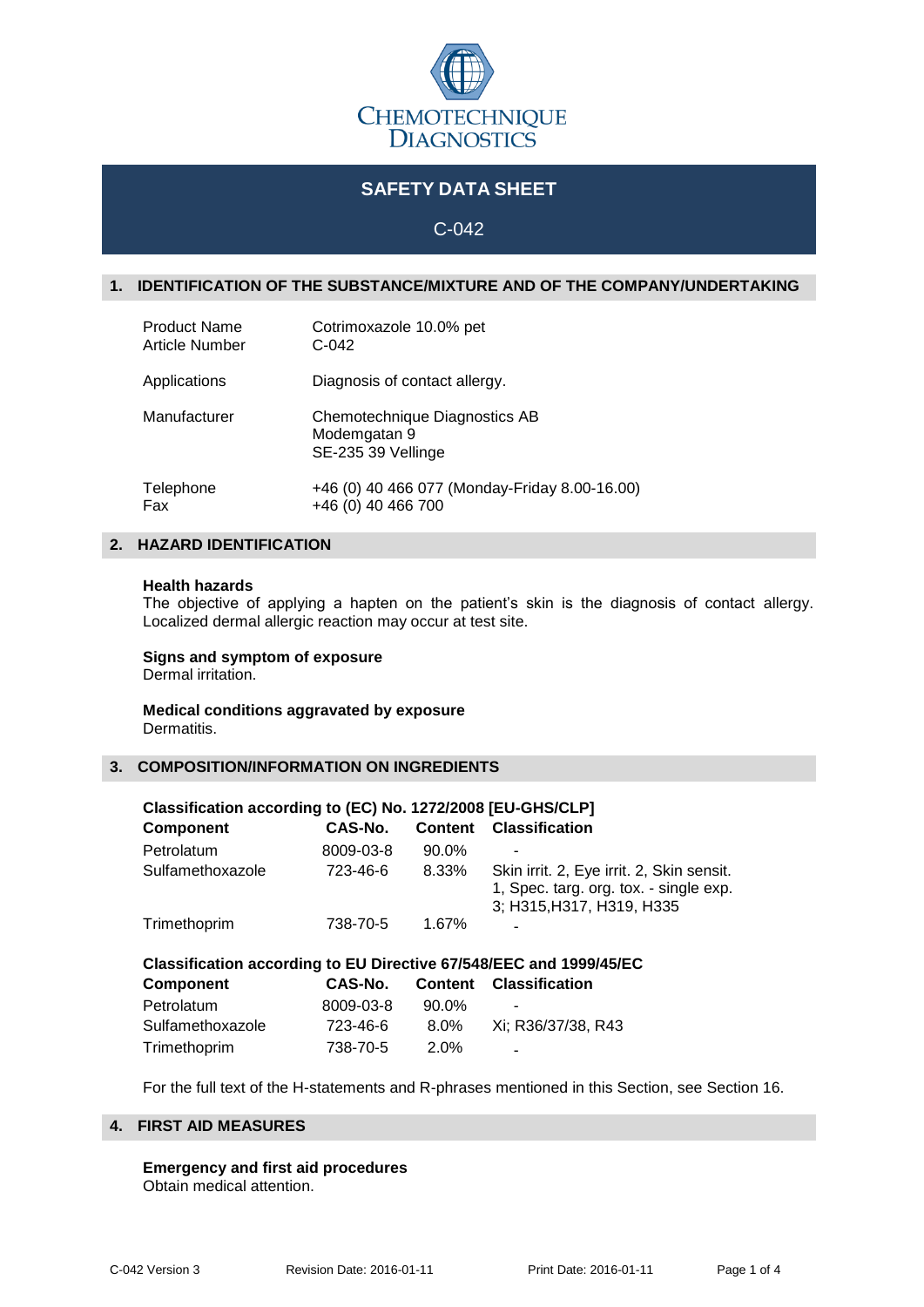

### **5. FIRE-FIGHTING MEASURES\***

#### **Suitable extinguish media**

CO2, powder or water spray. Fight larger fires with water spray or alcohol resistant foam. **For safety reasons unsuitable extinguishing agents** Water with full jet.

**Special protective equipment for fire-fighters** Wear self-contained respiratory protective device. Wear fully protective suit.

\*Data is shown for petrolatum only

#### **6. ACCIDENTAL RELEASES MEASURES**

**Steps to be taken if material is released or spilled** Contain and place in a closed container.

### **7. HANDLING AND STORAGE**

**Precautions to be taken in handling and storage** Store dark at 5-8°C. Avoid extended exposure to sunlight. FOR EXTERNAL USE ONLY.

#### **8. EXPOSURE CONTROLS/PERSONAL PROTECTION**

**Respiratory protection** Not required.

**Ventilation** Local exhaust.

**Protective gloves** Disposal gloves.

**Eye protection** Not required with normal use.

#### **Work/Hygienic practices**

Wash hands after each use.

### **9. PHYSICAL AND CHEMICAL PROPERTIES**

Odour **Odourless** 

Appearance Ivory White Semi-solid

Melting point\* 50-55°C Boiling point\* No data available Flash point\*  $>100^{\circ}$ C Self ignition\* Product does not self ignite. Danger of explosion\* Product does not present an explosion hazard. Density\* No data available. Solubility in/Miscibility with Water\* Insoluble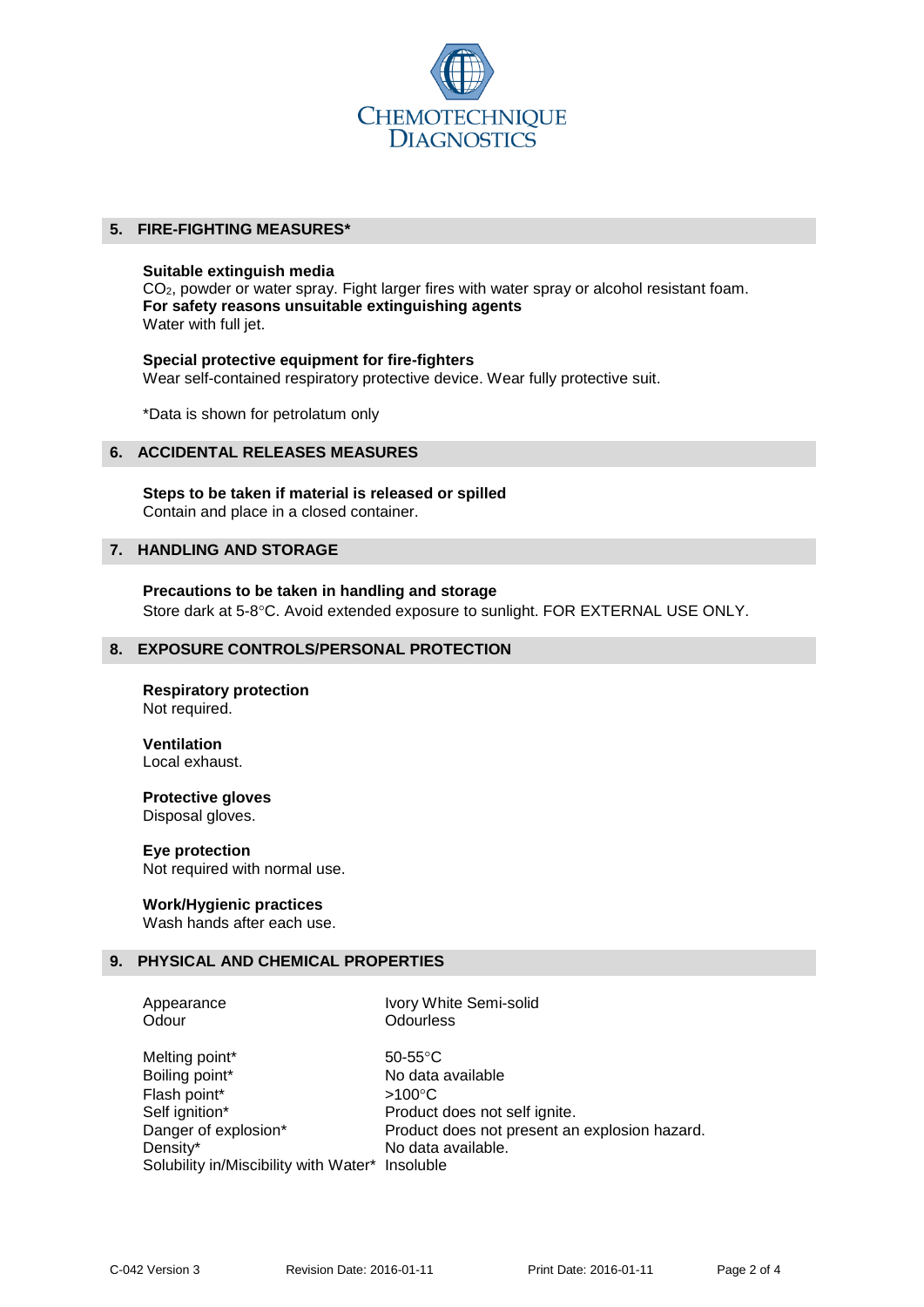

\*Data is shown for petrolatum only

### **10. STABILITY AND REACTIVITY**

#### **Incompability**

May react with strong oxidizing agents.

### **Stability** Stable at recommended storage conditions.

# **Hazardous byproducts**

Combustion may generate CO, CO<sup>2</sup> and other oxides.

#### **Hazardous polymerization** Will not occur.

### **11. TOXICOLOGICAL INFORMATION**

No data available.

### **12. ECOLOGICAL INFORMATION**

No data available.

### **13. DISPOSAL CONSIDERATIONS**

#### **Waste disposal method**

Comply with federal, state/provincial and local regulation.

### **14. TRANSPORT INFORMATION**

Not dangerous goods.

### **15. REGULATORY INFORMATION**

The classification is according to the latest editions of the EU lists, and extended by company and literature data.

### **16. OTHER INFORMATION**

#### **Text of H-statements and R-phrases mentioned in Section 3**

| Skin irritation (Category 2)                                  |  |  |
|---------------------------------------------------------------|--|--|
| Eye irritation (Category 2)                                   |  |  |
| Skin sensitization (Category 1)                               |  |  |
| Specific target organ toxicity - single exposure (Category 3) |  |  |
|                                                               |  |  |
| Causes skin irritation                                        |  |  |
| May cause an allergic skin reaction                           |  |  |
| Causes serious eye irritation                                 |  |  |
| May cause respiratory irritation                              |  |  |
| Irritant                                                      |  |  |
| Irritating to eyes, respiratory system and skin               |  |  |
| May cause sensitisation by skin contact                       |  |  |
|                                                               |  |  |